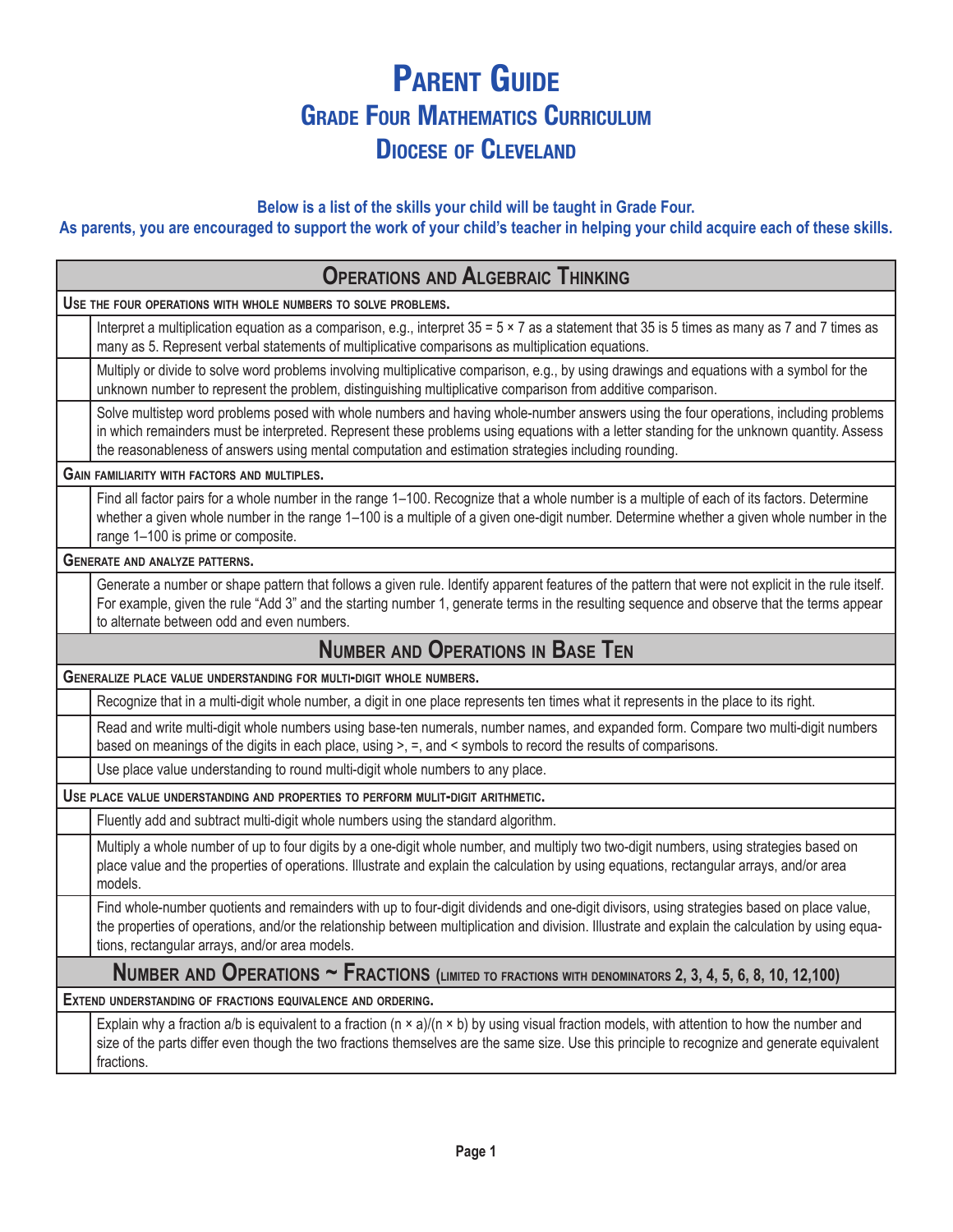| NUMBER AND OPERATIONS $\sim$ Fractions (limited to fractions with denominators 2, 3, 4, 5, 6, 8, 10, 12,100) continued                                                                                                                                                                                                                                                                                                           |  |  |
|----------------------------------------------------------------------------------------------------------------------------------------------------------------------------------------------------------------------------------------------------------------------------------------------------------------------------------------------------------------------------------------------------------------------------------|--|--|
| EXTEND UNDERSTANDING OF FRACTION EQUIVALENCE AND ORDERING CONTINUED.                                                                                                                                                                                                                                                                                                                                                             |  |  |
| Compare two fractions with different numerators and different denominators, e.g., by creating common denominators or numerators, or by<br>comparing to a benchmark fraction such as 1/2. Recognize that comparisons are valid only when the two fractions refer to the same whole.<br>Record the results of comparisons with symbols $>$ , $=$ , or $\lt$ , and justify the conclusions, e.g., by using a visual fraction model. |  |  |
| Build fractions from unit fractions by applying and extending previous understandings of operations on whole numbers.                                                                                                                                                                                                                                                                                                            |  |  |
| Understand a fraction $a/b$ with $a > 1$ as a sum of fractions $1/b$ .                                                                                                                                                                                                                                                                                                                                                           |  |  |
| a. Understand addition and subtraction of fractions as joining and separating parts referring to the same whole.                                                                                                                                                                                                                                                                                                                 |  |  |
| b. Decompose a fraction into a sum of fractions with the same denominator in more than one way, recording each decomposition by an<br>equation. Justify decompositions, e.g., by using a visual fraction model. Examples: $3/8 = 1/8 + 1/8 + 1/8$ ; $3/8 = 1/8 + 2/8$ ; $2 \frac{1}{8} = 1 + 1$<br>$+ 1/8 = 8/8 + 8/8 + 1/8.$                                                                                                    |  |  |
| c. Add and subtract mixed numbers with like denominators, e.g., by replacing each mixed number with an equivalent fraction, and/or by<br>using properties of operations and the relationship between addition and subtraction.                                                                                                                                                                                                   |  |  |
| d. Solve word problems involving addition and subtraction of fractions referring to the same whole and having like denominators, e.g., by<br>using visual fraction models and equations to represent the problem.                                                                                                                                                                                                                |  |  |
| Apply and extend previous understandings of multiplication to multiply a fraction by a whole number.                                                                                                                                                                                                                                                                                                                             |  |  |
| a. Understand a fraction a/b as a multiple of 1/b.                                                                                                                                                                                                                                                                                                                                                                               |  |  |
| b. Understand a multiple of a/b as a multiple of 1/b, and use this understanding to multiply a fraction by a whole number                                                                                                                                                                                                                                                                                                        |  |  |
| c. Solve word problems involving multiplication of a fraction by a whole number, e.g., by using visual fraction models and equations to<br>represent the problem.                                                                                                                                                                                                                                                                |  |  |
| UNDERSTAND DECIMAL NOTATION FOR FRACTIONS, AND COMPARE DECIMAL FRACTIONS.                                                                                                                                                                                                                                                                                                                                                        |  |  |
| Express a fraction with denominator 10 as an equivalent fraction with denominator 100, and use this technique to add two fractions with<br>respective denominators 10 and 100.                                                                                                                                                                                                                                                   |  |  |
| Use decimal notation for fractions with denominators 10 or 100.                                                                                                                                                                                                                                                                                                                                                                  |  |  |
| Compare two decimals to hundredths by reasoning about their size. Recognize that comparisons are valid only when the two decimals refer<br>to the same whole. Record the results of comparisons with the symbols >, =, or <, and justify the conclusions, e.g., by using a visual model.                                                                                                                                         |  |  |
| <b>MEASUREMENT AND DATA</b>                                                                                                                                                                                                                                                                                                                                                                                                      |  |  |
| SOLVE PROBLEMS INVOLVING MEASUREMENT AND CONVERSION OF MEASUREMENTS FROM A LARGER UNIT TO A SMALLER UNIT.                                                                                                                                                                                                                                                                                                                        |  |  |
| Know relative sizes of measurement units within one system of units including km, m, cm; kg, g; lb, oz.; l, ml; hr, min, sec. Within a single<br>system of measurement, express measurements in a larger unit in terms of a smaller unit. Record measurement equivalents in a two-<br>column table.                                                                                                                              |  |  |
| Use the four operations to solve word problems involving distances, intervals of time, liquid volumes, masses of objects, and money,<br>including problems involving simple fractions or decimals, and problems that require expressing measurements given in a larger unit in<br>terms of a smaller unit. Represent measurement quantities using diagrams such as number line diagrams that feature a measurement<br>scale.     |  |  |
| Apply the area and perimeter formulas for rectangles in real world and mathematical problems.                                                                                                                                                                                                                                                                                                                                    |  |  |
| <b>REPRESENT AND INTERPRET DATA.</b>                                                                                                                                                                                                                                                                                                                                                                                             |  |  |
| Make a line plot to display a data set of measurements in fractions of a unit (1/2, 1/4, 1/8). Solve problems involving addition and subtraction<br>of fractions by using information presented in line plots.                                                                                                                                                                                                                   |  |  |
| <b>GEOMETRIC MEASUREMENT: UNDERSTAND CONCEPTS OF ANGLE AND MEASURE ANGLES.</b>                                                                                                                                                                                                                                                                                                                                                   |  |  |
| Recognize angles as geometric shapes that are formed wherever two rays share a common endpoint, and understand concepts of angle<br>measurement:                                                                                                                                                                                                                                                                                 |  |  |
| a. An angle is measured with reference to a circle with its center at the common endpoint of the rays, by considering the fraction of the<br>circular arc between the points where the two rays intersect the circle. An angle that turns through 1/360 of a circle is called a "one-<br>degree angle," and can be used to measure angles.                                                                                       |  |  |